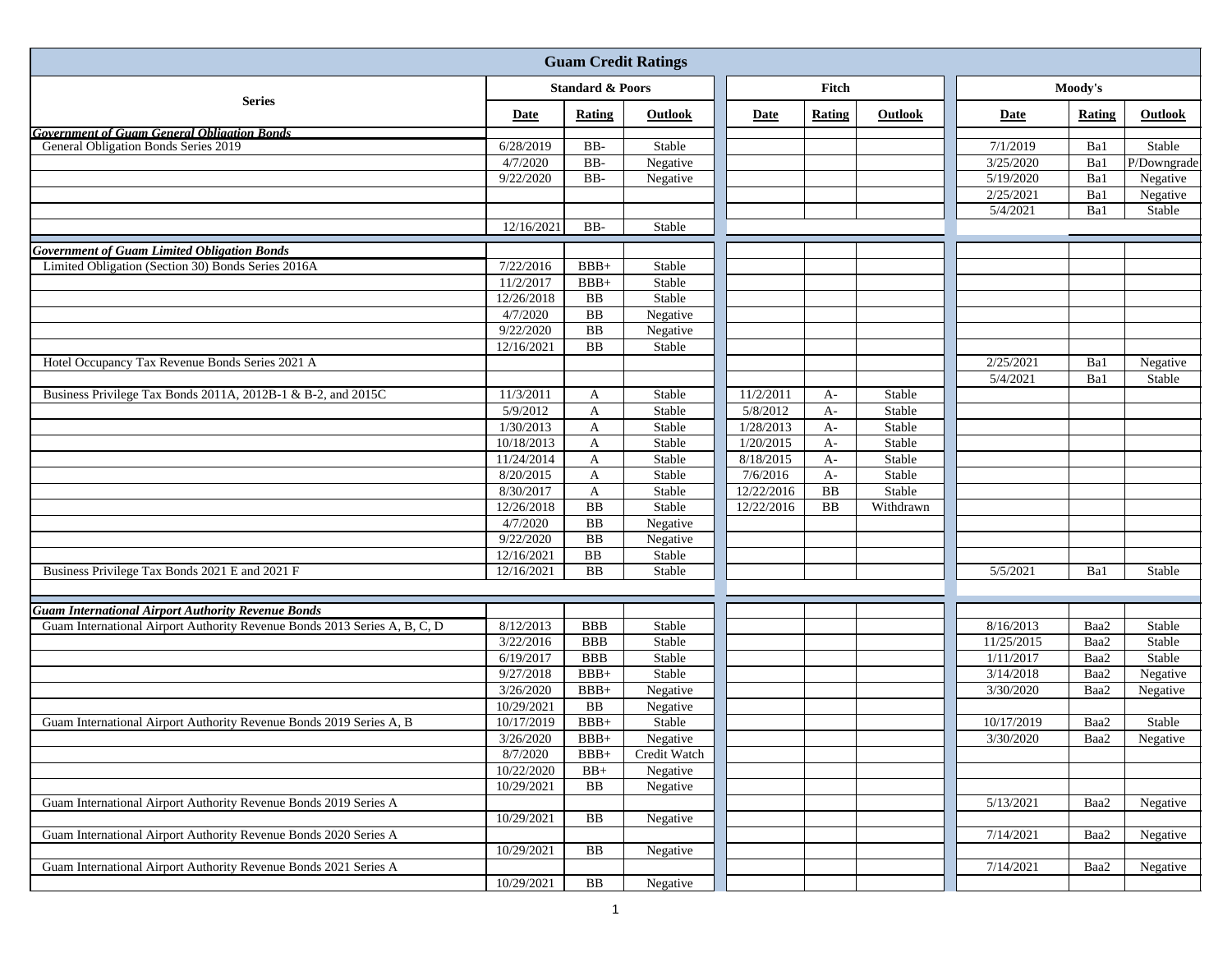| <b>Guam Credit Ratings</b>                                                                    |                             |                          |                  |                       |              |                    |                        |              |                    |
|-----------------------------------------------------------------------------------------------|-----------------------------|--------------------------|------------------|-----------------------|--------------|--------------------|------------------------|--------------|--------------------|
|                                                                                               | <b>Standard &amp; Poors</b> |                          | Fitch            |                       |              | Moody's            |                        |              |                    |
| <b>Series</b>                                                                                 | Date                        | Rating                   | <b>Outlook</b>   | Date                  | Rating       | Outlook            | Date                   | Rating       | Outlook            |
|                                                                                               |                             |                          |                  |                       |              |                    |                        |              |                    |
|                                                                                               |                             |                          |                  |                       |              |                    |                        |              |                    |
|                                                                                               |                             |                          |                  |                       |              |                    |                        |              |                    |
|                                                                                               |                             |                          |                  |                       |              |                    |                        |              |                    |
| <b>Guam Power Authority Revenue Bonds</b><br>Guam Power Authority Revenue Bonds 2012 Series A |                             |                          |                  |                       |              |                    |                        |              |                    |
|                                                                                               | 9/25/2012<br>8/20/2014      | <b>BBB</b><br><b>BBB</b> | Stable<br>Stable | 9/25/2012<br>8/8/2014 | BBB-<br>BBB- | Stable<br>Negative | 9/24/2012<br>8/11/2014 | Baa3<br>Baa3 | Stable<br>Positive |
|                                                                                               | 10/2/2015                   | <b>BBB</b>               | Stable           | 9/9/2014              | BBB-         | Negative           | 9/15/2015              | Baa2         | Stable             |
|                                                                                               | 12/16/2016                  | <b>BBB</b>               | Stable           | 9/30/2015             | BBB-         | Stable             | 10/12/2016             | Baa2         | Stable             |
|                                                                                               | 12/11/2017                  | <b>BBB</b>               | Stable           | 1/6/2017              | BBB-         | Stable             | 6/14/2017              | Baa2         | Stable             |
|                                                                                               | 3/28/2019                   | <b>BBB</b>               | Stable           | 12/11/2017            | BBB-         | Positive           | 12/11/2017             | Baa2         | Stable             |
|                                                                                               | 2/1/2021                    | <b>BBB</b>               | Stable           | 1/15/2020             | <b>BBB</b>   | Stable             | 3/14/2018              | Baa2         | Negative           |
|                                                                                               |                             |                          |                  |                       |              |                    | 1/11/2019              | Baa2         | Stable             |
|                                                                                               |                             |                          |                  |                       |              |                    | 1/24/2020              | Baa2         | Stable             |
|                                                                                               | 4/8/2022                    | <b>BBB</b>               | Stable           | 4/8/2022              | <b>BBB</b>   | Stable             | 4/7/2022               | Baa2         | Stable             |
| Guam Power Authority Subordinate Revenue Bonds 2012 Series A                                  | 9/25/2012                   | BBB-                     | Stable           | 9/24/2012             | BBB-         | Stable             | 9/24/2012              | Ba1          | Stable             |
|                                                                                               | 10/2/2015                   | BBB-                     | Stable           | 9/9/2014              | $BB+$        | Negative           | 8/11/2014              | Ba1          | Positive           |
|                                                                                               | 12/16/2016                  | <b>BBB</b>               | Stable           | 9/30/2015             | $BB+$        | Stable             | 9/15/2015              | Baa3         | Stable             |
|                                                                                               | 12/11/2017                  | <b>BBB</b>               | Stable           | 1/6/2017              | BBB-         | Stable             | 12/11/2017             | Baa2         | Stable             |
|                                                                                               | 3/28/2019                   | <b>BBB</b>               | Stable           | 12/11/2017            | BBB-         | Positive           | 3/14/2018              | Baa2         | Negative           |
|                                                                                               | 2/1/2021                    | <b>BBB</b>               | Stable           | 1/15/2020             | <b>BBB</b>   | Stable             | 1/11/2019              | Baa2         | Stable             |
|                                                                                               |                             |                          |                  |                       |              |                    | 1/24/2020              | Baa2         | Stable             |
|                                                                                               |                             |                          |                  |                       |              |                    | 3/20/2020              | Baa2         | P/Downgrade        |
|                                                                                               |                             |                          |                  |                       |              |                    | 5/20/2020              | Baa2         | Negative           |
|                                                                                               |                             |                          |                  |                       |              |                    | 5/13/2021              | Baa2         | Stable             |
|                                                                                               | 4/8/2022                    | <b>BBB</b>               | Stable           | 4/8/2022              | <b>BBB</b>   | Stable             | 4/7/2022               | Baa2         | Stable             |
| Guam Power Authority Revenue Bonds 2014 Series A                                              | 8/20/2014<br>10/2/2015      | <b>BBB</b><br><b>BBB</b> | Stable           | 8/8/2014<br>9/9/2014  | BBB-         | Negative           | 8/11/2014<br>9/15/2015 | Baa3<br>Baa2 | Positive           |
|                                                                                               | 12/16/2016                  | <b>BBB</b>               | Stable<br>Stable | 9/30/2015             | BBB-<br>BBB- | Negative<br>Stable | 10/12/2016             | Baa2         | Stable<br>Stable   |
|                                                                                               | 12/11/2017                  | <b>BBB</b>               | Stable           | 1/6/2017              | BBB-         | Stable             | 6/14/2017              | Baa2         | Stable             |
|                                                                                               | 3/28/2019                   | <b>BBB</b>               | Stable           | 12/11/2017            | BBB-         | Positive           | 12/11/2017             | Baa2         | Stable             |
|                                                                                               | 2/1/2021                    | <b>BBB</b>               | Stable           | 1/15/2020             | <b>BBB</b>   | Stable             | 3/14/2018              | Baa2         | Negative           |
|                                                                                               |                             |                          |                  |                       |              |                    | 1/11/2019              | Baa2         | Stable             |
|                                                                                               |                             |                          |                  |                       |              |                    | 1/24/2020              | Baa2         | Stable             |
|                                                                                               |                             |                          |                  |                       |              |                    | 3/20/2020              | Baa2         | P/Downgrade        |
|                                                                                               |                             |                          |                  |                       |              |                    | 5/20/2020              | Baa2         | Negative           |
|                                                                                               |                             |                          |                  |                       |              |                    | 5/13/2021              | Baa2         | Stable             |
|                                                                                               | 4/8/2022                    | <b>BBB</b>               | Stable           | 4/8/2022              | <b>BBB</b>   | Stable             | 4/7/2022               | Baa2         | Stable             |
| Guam Power Authority Revenue Refunding Bonds 2017 Series A                                    | 12/11/2017                  | <b>BBB</b>               | Stable           | 12/11/2017            | BBB-         | Positive           | 12/11/2017             | Baa2         | Stable             |
|                                                                                               | 3/28/2019                   | <b>BBB</b>               | Stable           | 1/15/2020             | <b>BBB</b>   | Stable             | 3/14/2018              | Baa2         | Negative           |
|                                                                                               | 2/1/2021                    | <b>BBB</b>               | Stable           | 11/23/2021            | <b>BBB</b>   | Stable             | 1/11/2019              | Baa2         | Stable             |
|                                                                                               |                             |                          |                  |                       |              |                    | 1/24/2020              | Baa2         | Stable             |
|                                                                                               |                             |                          |                  |                       |              |                    | 3/20/2020              | Baa2         | P/Downgrade        |
|                                                                                               |                             |                          |                  |                       |              |                    | 5/20/2020              | Baa2         | Negative           |
|                                                                                               |                             |                          |                  |                       |              |                    | 5/13/2021              | Baa2         | Stable             |
|                                                                                               | 4/8/2022                    | <b>BBB</b>               | Stable           | 4/8/2022              | <b>BBB</b>   | Stable             | 4/7/2022               | Baa2         | Stable             |
| Guam Power Authority Revenue Refunding Bonds 2022 Series A                                    | 4/8/2022                    | <b>BBB</b>               | Stable           | 4/8/2022              | <b>BBB</b>   | Stable             | 4/7/2022               | Baa2         | Stable             |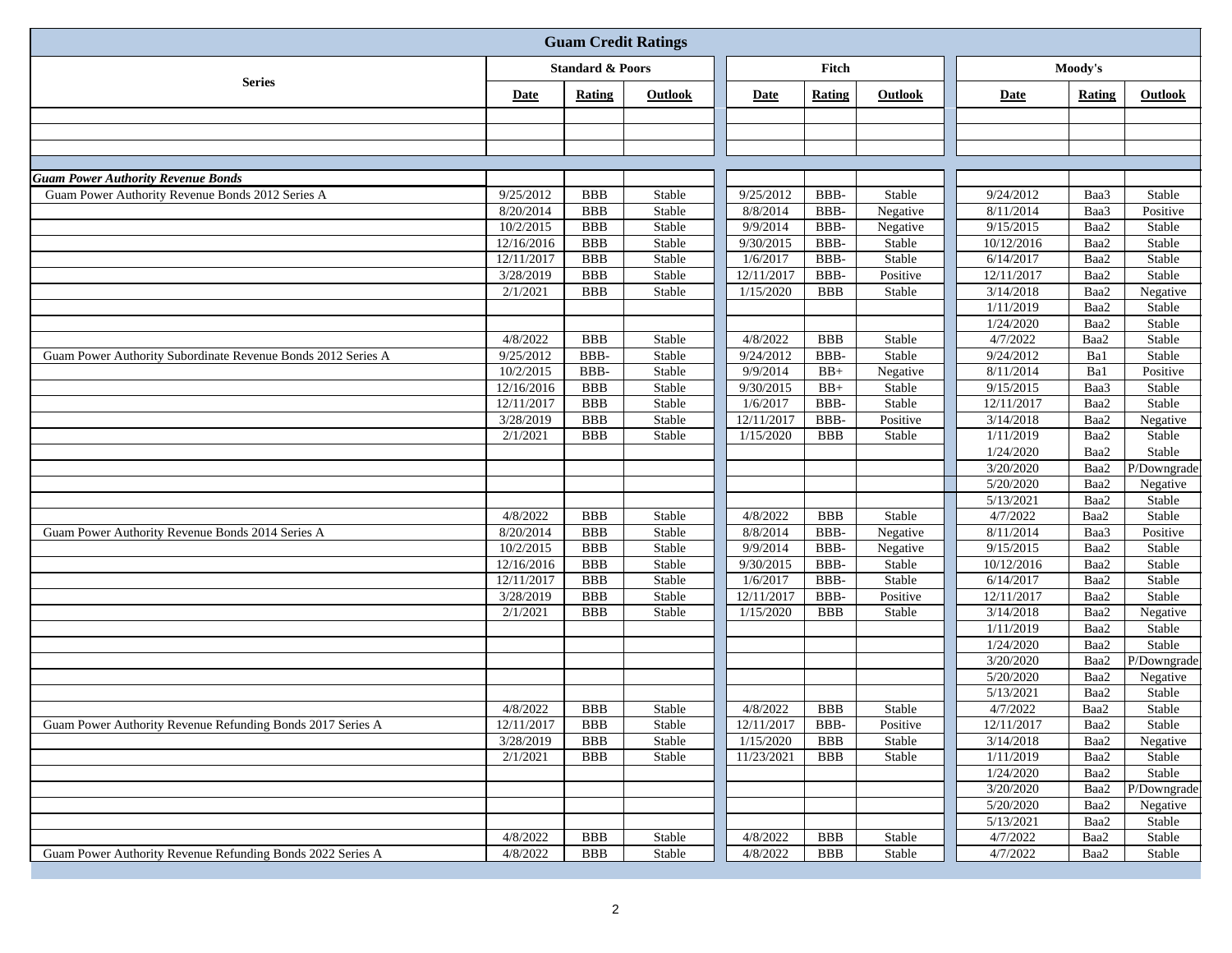| <b>Guam Credit Ratings</b>                                                         |                             |        |                |            |            |          |            |                 |             |
|------------------------------------------------------------------------------------|-----------------------------|--------|----------------|------------|------------|----------|------------|-----------------|-------------|
|                                                                                    | <b>Standard &amp; Poors</b> |        |                | Fitch      |            |          | Moody's    |                 |             |
| <b>Series</b>                                                                      | Date                        | Rating | <b>Outlook</b> | Date       | Rating     | Outlook  | Date       | Rating          | Outlook     |
| <b>Guam Waterworks Authority Revenue Bonds</b>                                     |                             |        |                |            |            |          |            |                 |             |
|                                                                                    |                             |        |                | 11/30/2005 | <b>BB</b>  | Stable   | 12/7/2009  | Ba <sub>2</sub> | Stable      |
| Guam Waterworks Authority Revenue Bonds 2013 Series                                |                             |        |                | 10/29/2010 | ${\bf BB}$ | Stable   | 10/29/2010 | Ba2             | Stable      |
|                                                                                    | 11/4/2013                   | $A-$   | Stable         | 11/4/2013  | <b>BB</b>  | Positive | 11/6/2013  | Ba1             | Positive    |
|                                                                                    | 7/14/2014                   | $A-$   | Stable         | 7/11/2014  | <b>BB</b>  | Positive | 7/11/2014  | Ba1             | Positive    |
|                                                                                    | 11/6/2017                   | $A-$   | Stable         | 7/10/2015  | BBB-       | Positive | 7/31/2015  | Baa2            | Stable      |
| Guam Waterworks Authority Revenue Bonds 2013 Series (cont'd)                       | 5/14/2020                   | $A-$   | Stable         | 2/24/2017  | BBB-       | Stable   | 11/2/2017  | Baa2            | Stable      |
|                                                                                    |                             |        |                | 11/3/2017  | BBB-       | Stable   | 3/13/2018  | Baa2            | Negative    |
|                                                                                    |                             |        |                | 10/30/2018 | BBB-       | Stable   | 1/11/2019  | Baa2            | Stable      |
|                                                                                    |                             |        |                | 8/12/2020  | <b>BBB</b> | Stable   | 3/25/2020  | Baa2            | P/Downgrade |
|                                                                                    |                             |        |                |            |            |          | 5/19/2020  | Baa2            | Negative    |
|                                                                                    |                             |        |                |            |            |          | 5/4/2021   | Baa2            | Stable      |
| Guam Waterworks Authority Revenue Bonds 2014 Series                                | 7/14/2014                   | $A-$   | Stable         | 7/11/2014  | <b>BB</b>  | Positive | 7/11/2014  | Ba1             | Positive    |
|                                                                                    | 11/6/2017                   | $A-$   | Stable         | 7/10/2015  | BBB-       | Positive | 7/31/2015  | Baa2            | Stable      |
|                                                                                    | 5/14/2020                   | $A-$   | Stable         | 2/24/2017  | BBB-       | Stable   | 11/2/2017  | Baa2            | Stable      |
|                                                                                    |                             |        |                | 11/3/2017  | BBB-       | Stable   | 3/13/2018  | Baa2            | Negative    |
|                                                                                    |                             |        |                | 10/30/2018 | BBB-       | Stable   | 1/11/2019  | Baa2            | Stable      |
|                                                                                    |                             |        |                | 8/12/2020  | <b>BBB</b> | Stable   | 3/25/2020  | Baa2            | P/Downgrade |
|                                                                                    |                             |        |                |            |            |          | 5/19/2020  | Baa2            | Negative    |
|                                                                                    |                             |        |                |            |            |          | 5/4/2021   | Baa2            | Stable      |
| Guam Waterworks Authority Revenue Bonds 2016 Series                                | 1/26/2016                   | $A-$   | Stable         | 1/22/2016  | BBB-       | Stable   | 1/22/2016  | Baa2            | Stable      |
|                                                                                    | 11/6/2017                   | $A-$   | Stable         | 2/24/2017  | BBB-       | Stable   | 11/2/2017  | Baa2            | Stable      |
|                                                                                    | 5/14/2020                   | $A-$   | Stable         | 11/3/2017  | BBB-       | Stable   |            |                 |             |
|                                                                                    |                             |        |                | 10/30/2018 | BBB-       | Stable   | 3/13/2018  | Baa2            | Negative    |
|                                                                                    |                             |        |                | 8/12/2020  | <b>BBB</b> | Stable   | 1/11/2019  | Baa2            | Stable      |
|                                                                                    |                             |        |                |            |            |          | 3/25/2020  | Baa2            | P/Downgrade |
|                                                                                    |                             |        |                |            |            |          | 5/4/2021   | Baa2            | Stable      |
|                                                                                    |                             |        |                |            |            |          | 5/19/2020  | Baa2            | Negative    |
|                                                                                    |                             |        |                |            |            |          | 5/4/2021   | Baa2            | Stable      |
| Guam Waterworks Authority Refunding Revenue Bonds 2017 Series                      | 11/6/2017                   | $A-$   | Stable         | 11/3/2017  | BBB-       | Stable   | 11/2/2017  | Baa2            | Stable      |
|                                                                                    | 5/14/2020                   | $A-$   | Stable         | 10/30/2018 | BBB-       | Stable   | 3/13/2018  | Baa2            | Negative    |
|                                                                                    |                             |        |                | 8/12/2020  | <b>BBB</b> | Stable   | 1/11/2019  | Baa2            | Stable      |
|                                                                                    |                             |        |                |            |            |          | 3/25/2020  | Baa2            | P/Downgrade |
|                                                                                    |                             |        |                |            |            |          | 5/19/2020  | Baa2            | Negative    |
|                                                                                    |                             |        |                |            |            |          | 5/4/2021   | Baa2            | Stable      |
| Guam Waterworks Authority Revenue Bonds 2020 Series A                              | 5/14/2020                   | $A-$   | Stable         |            |            |          | 5/19/2020  | Baa2            | Negative    |
|                                                                                    |                             |        |                |            |            |          | 5/4/2021   | Baa2            | Stable      |
| Guam Waterworks Authority Refunding Revenue Bonds 2020 Series B (Taxable)          | 7/31/2020                   | $A-$   | Stable         |            |            |          | 7/31/2020  | Baa2            | Negative    |
|                                                                                    |                             |        |                |            |            |          | 5/4/2021   | Baa2            | Stable      |
|                                                                                    |                             |        |                |            |            |          |            |                 |             |
| <b>Guam Economic Development Authority Tobacco Settlement</b>                      |                             |        |                |            |            |          |            |                 |             |
| Guam Economic Development Authority Tobacco Settlement asset-backed bonds 2007     |                             |        |                | 12/14/2007 | $BBB+$     | Stable   |            |                 |             |
|                                                                                    |                             |        |                | 6/30/2009  | $BBB+$     | Stable   |            |                 |             |
|                                                                                    |                             |        |                | 6/24/2010  | $BBB+$     | Negative |            |                 |             |
| Guam Economic Development Authority Tobacco Settlement asset-backed A \$17,505,000 |                             |        |                | 7/30/2011  | BB         | Negative |            |                 |             |
|                                                                                    |                             |        |                | 6/24/2010  | <b>BBB</b> | Negative |            |                 |             |
| Guam Economic Development Authority Tobacco Settlement asset-backed A\$16,070,000  |                             |        |                | 7/30/2011  | BB         | Negative |            |                 |             |
|                                                                                    |                             |        |                | 6/24/2010  | BB         | Negative |            |                 |             |
| Guam Economic Development Authority Tobacco Settlement asset-backed B \$3,407,077  |                             |        |                | 7/30/2011  | $B+$       | Negative |            |                 |             |